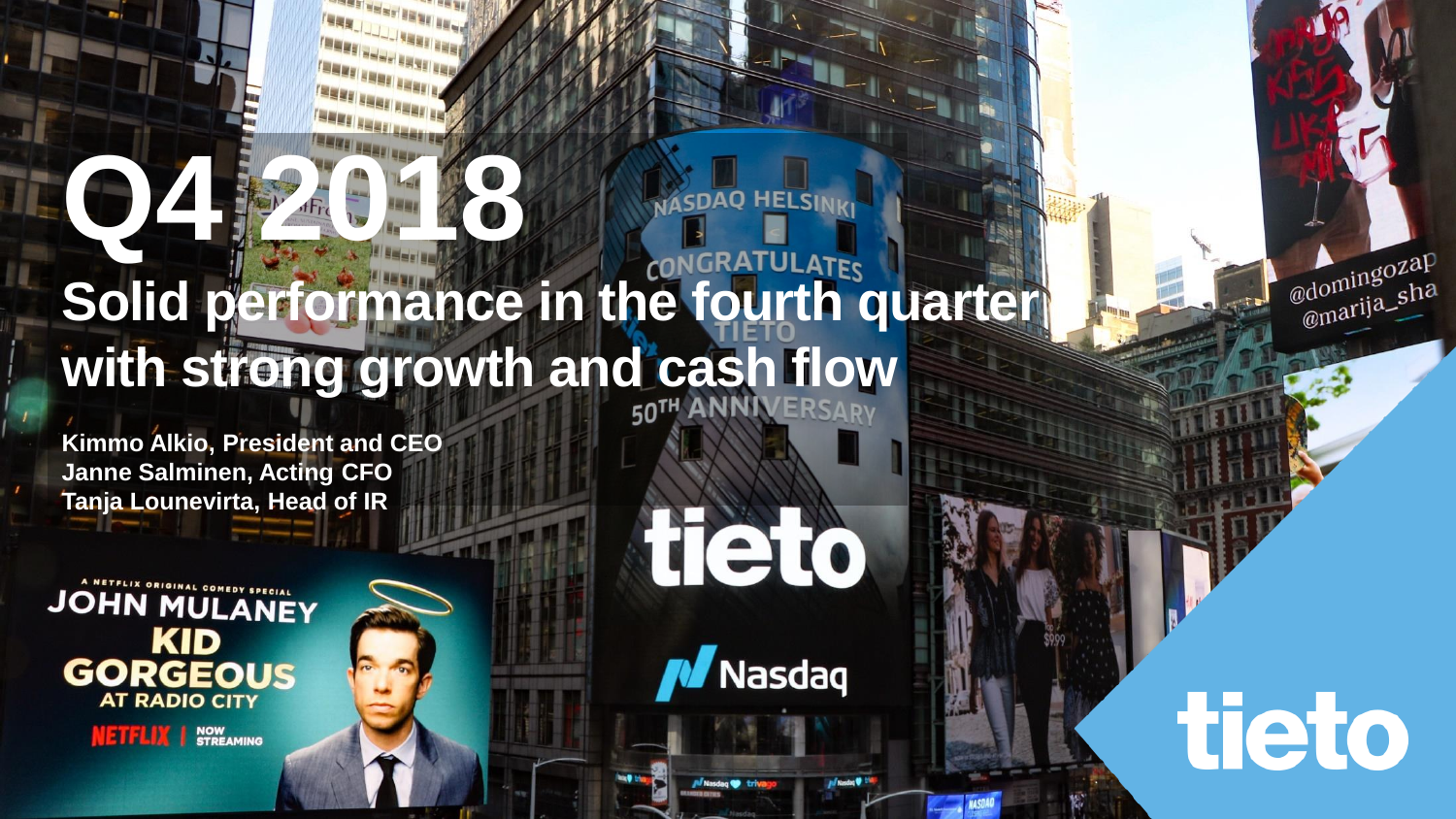### **Q4 2018 in brief**

### **Solid performance in the fourth quarter with strong growth and cash flow**

- › Growth in local currencies 5% in the fourth quarter, 7% for the full year
- › Fourth-quarter operating margin 11%, long-term target of 10% reached for the full year
- › Dividend of EUR 1.45 proposed
- New strategy launched and financial objectives upgraded

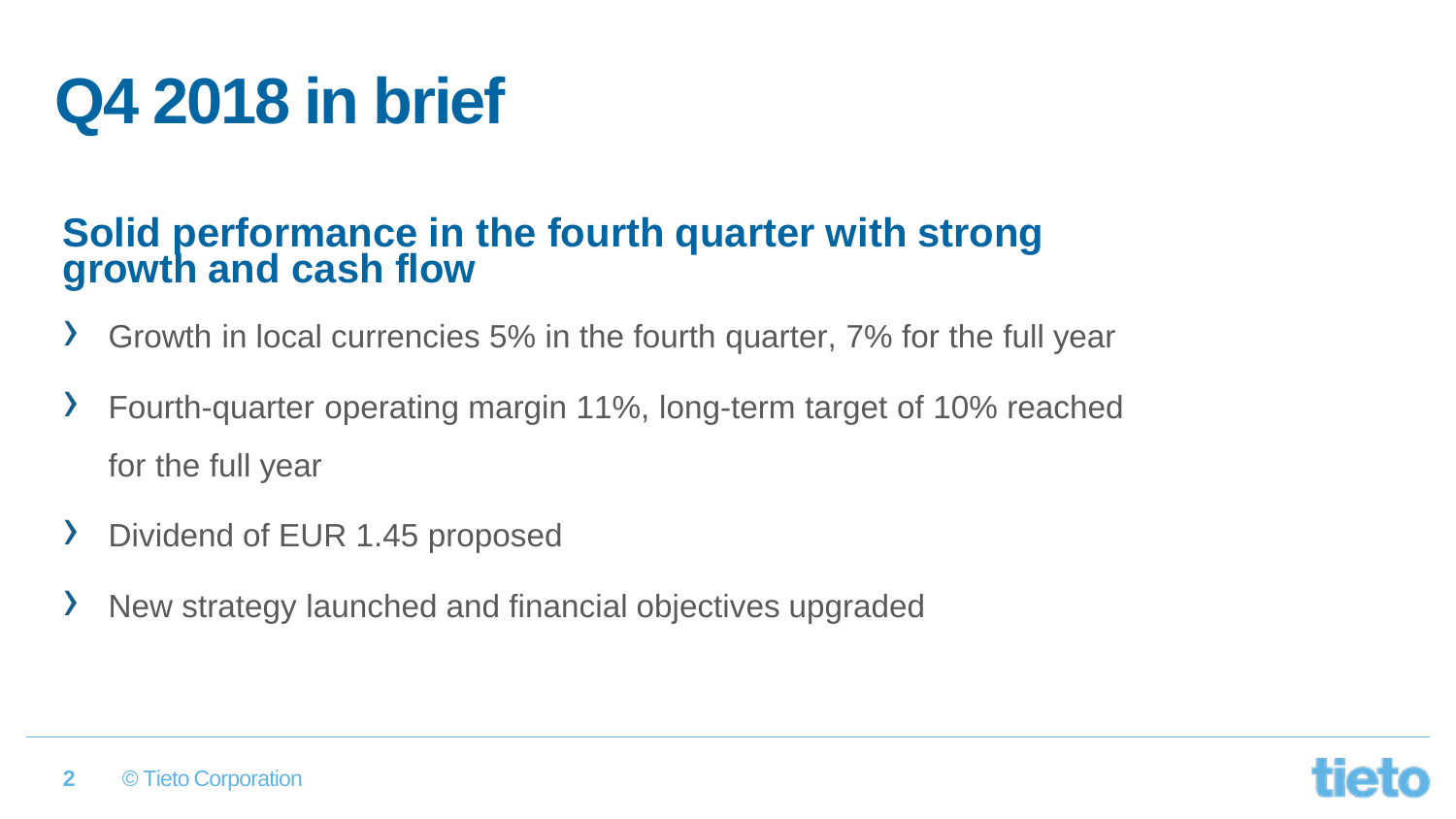### **2018 as a continuation of our multi-year performance improvement**



Hot

#### © Tieto Corporation **3**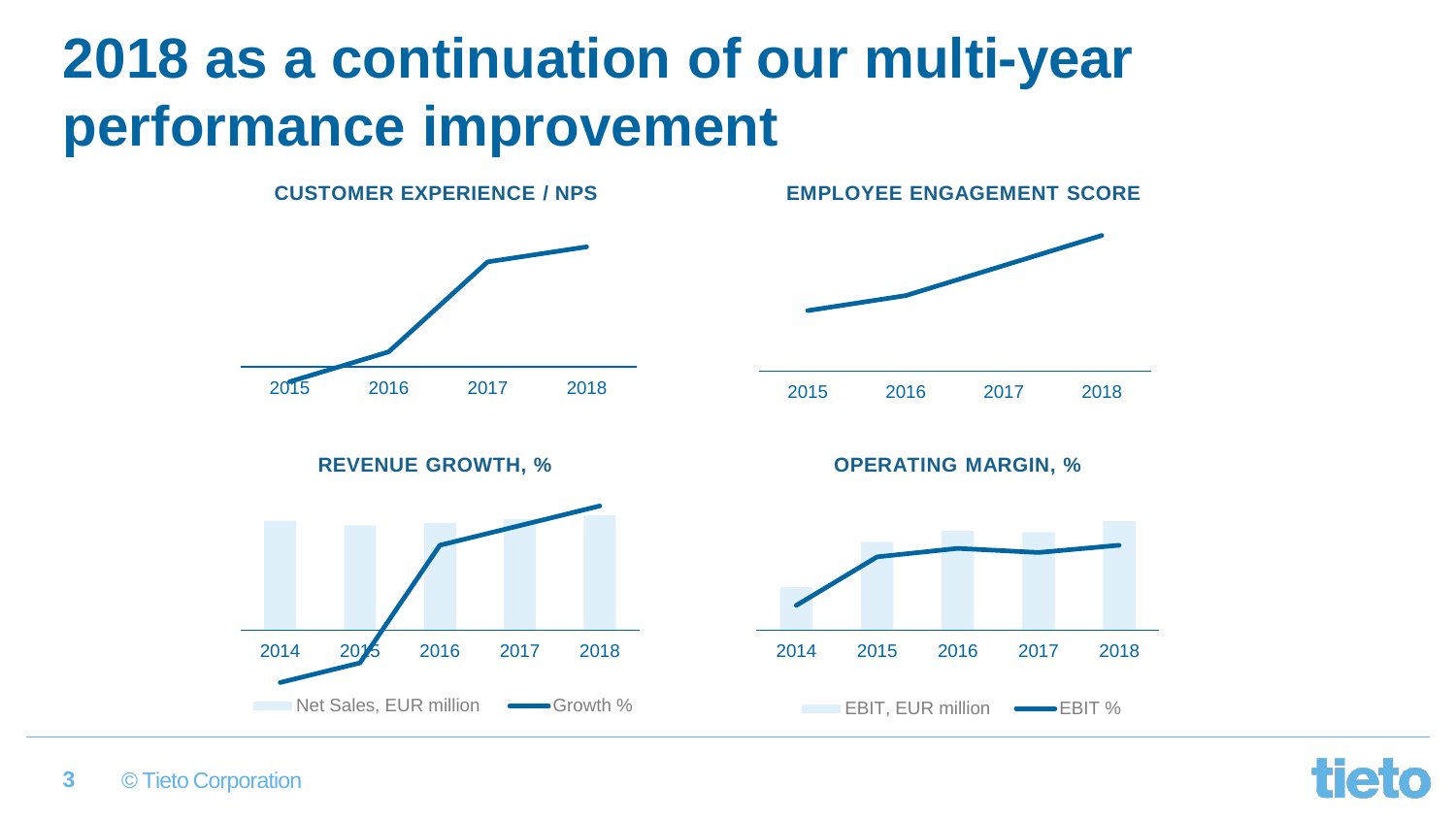## **2018 key figures**

#### **Full-year net sales up by 4%**

- › EUR 1 600 (1 543) million
- › Growth in local currency 7%
- › Organic growth in local currencies 4%

#### **Full-year EBIT**

- › EBIT EUR 154.7 (139.1) million, 9.7% (9.0%)
- $\rightarrow$  Adjusted<sup>1)</sup> EBIT EUR 162.8 (161.4) million, 10.2% (10.5%)
	- $\overline{\mathcal{P}}$  Investments in offering development up by EUR 6 million, of which EUR 3.6 million capitalized
	- › Currency impact EUR 8 million
	- › Includes EUR 5.2 (4.3) million in amortization of acquisition-related intangible assets

#### **Dividend proposal**

**4**

- Proposed dividend EUR 1.45 per share
	- Base dividend EUR 1.25 (1.20)
	- Additional dividend EUR 0.20 (0.20)
- › Dividend yield 6.1%

© Tieto Corporation



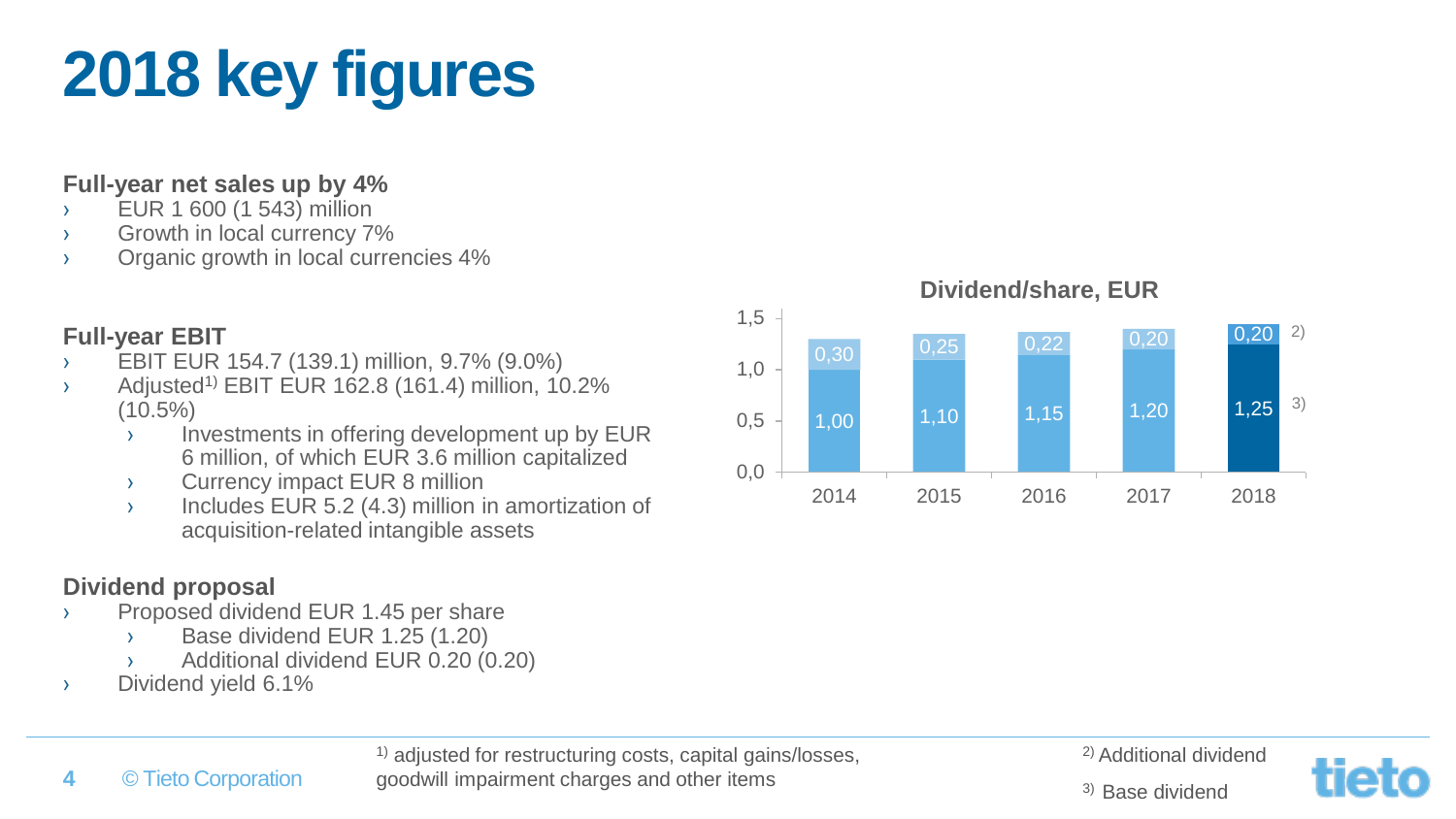### **The Nordic IT market remains highly dynamic**

- › Increasing investments for new data-rich services and differentiating experiences
- Hybrid infrastructure as a foundation in customers' business continuity and renewal
- Uncertainty in macroeconomic trends
- Tieto expects the Nordic IT services market to grow by 2–3% in 2019

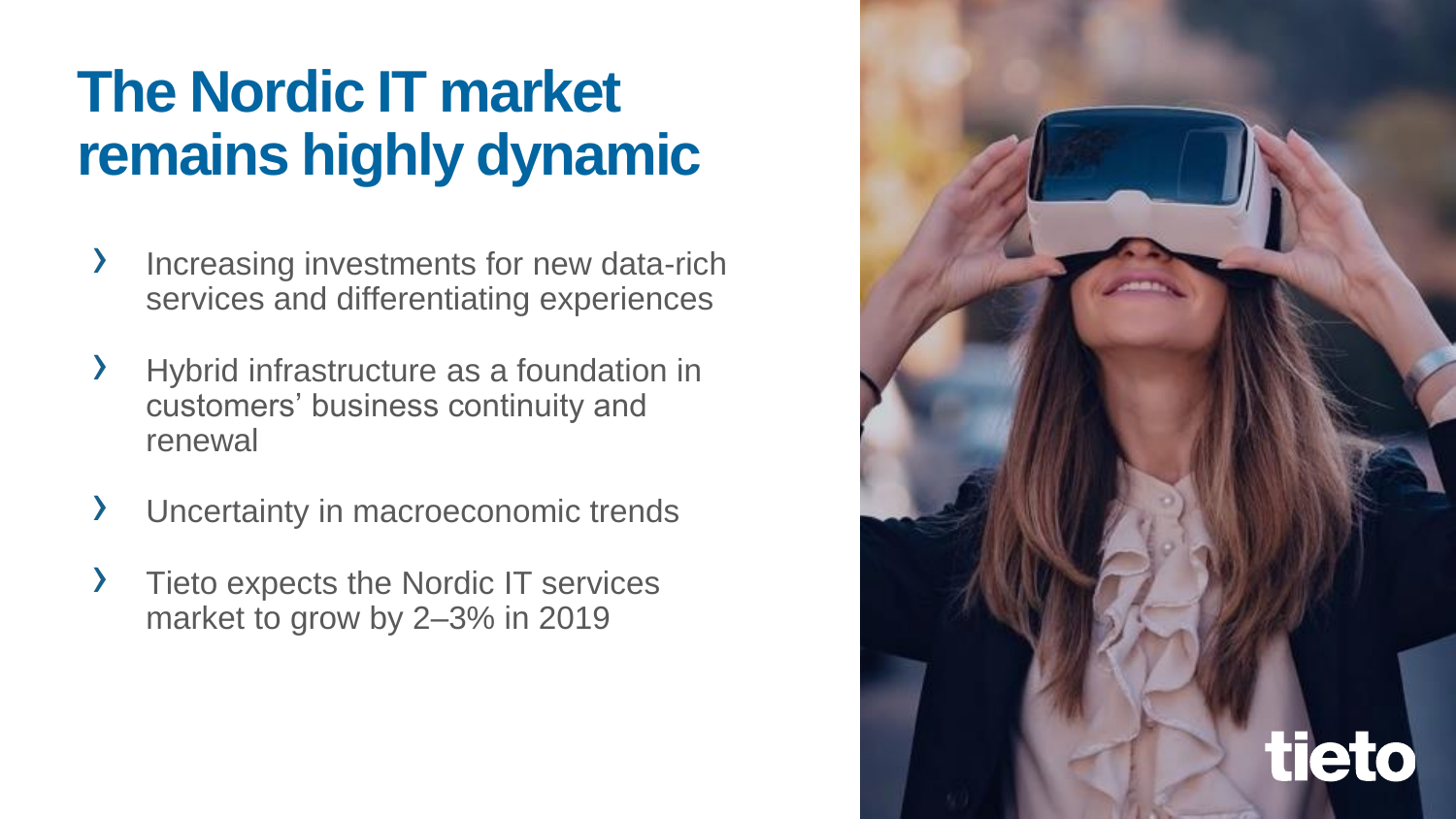### **Q4 2018 key figures**

#### **Net sales up by 3%**

- › EUR 421.9 (409.6) million
- › Growth in local currencies 5%
- Organic growth in local currencies 3%

### **EBIT margin 10.8% (11.7%)**

- › EBIT EUR 45.7 (47.9) million
- $\rightarrow$  Adjusted<sup>1)</sup> EBIT EUR 49.8 (49.2) million, 11.8% (12.0%)
	- Includes EUR 1.2 (1.2) million in amortization of acquisition-related intangible assets
	- › EUR 1.9 million of offering development costs capitalized

### **Order backlog EUR 1 698 (1 849) million**

- › Negative currency impact
- › Order backlog provides support for the 2019 growth ambition
- $\rightarrow$  Book-to-bill 1.3 (1.3)



<sup>1)</sup> adjusted for restructuring costs, capital gains/losses, goodwill impairment charges and other items

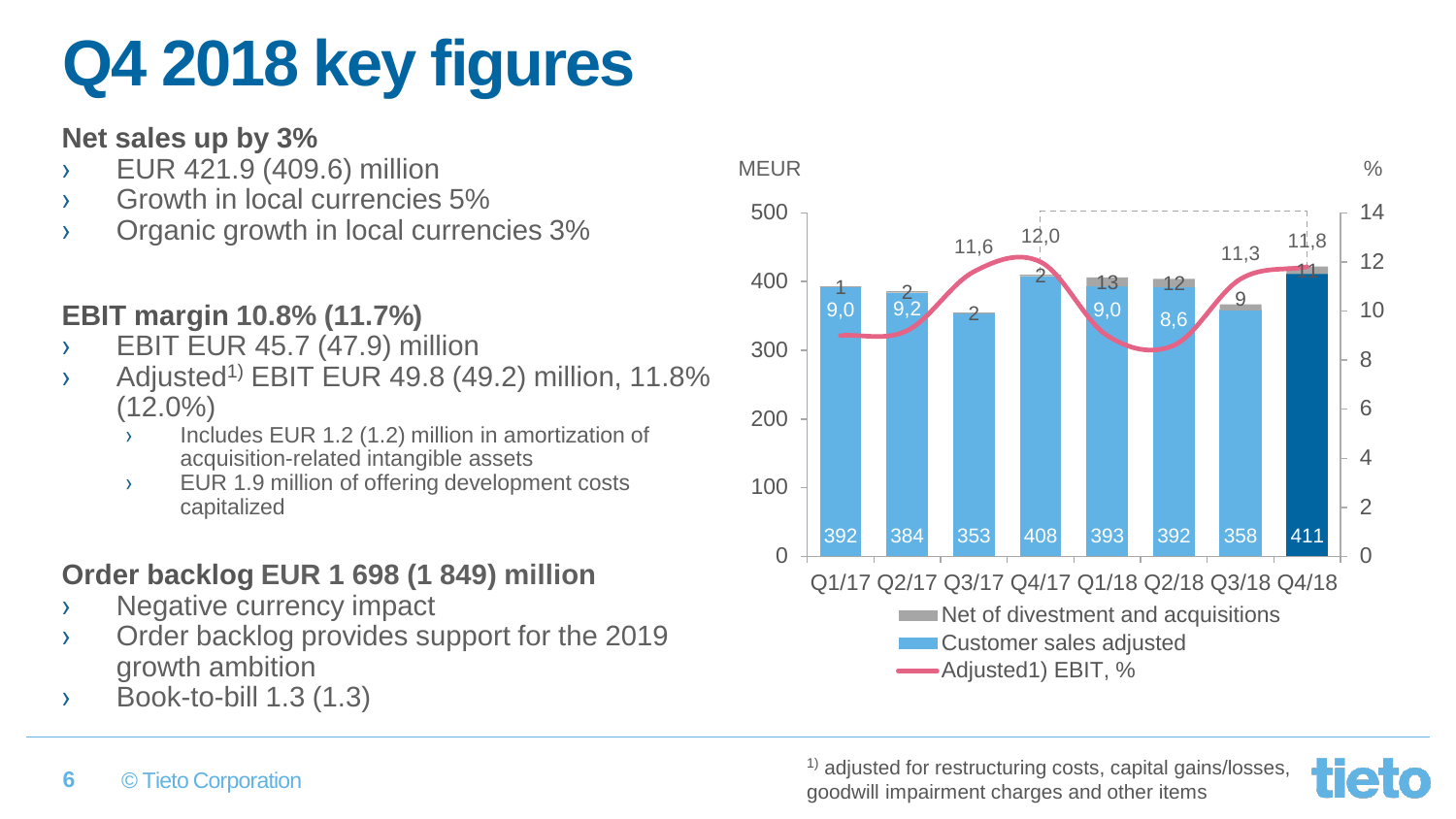### **Two-fold development with strong growth in growth services and continued decline in infrastructure services**



**Including Avega**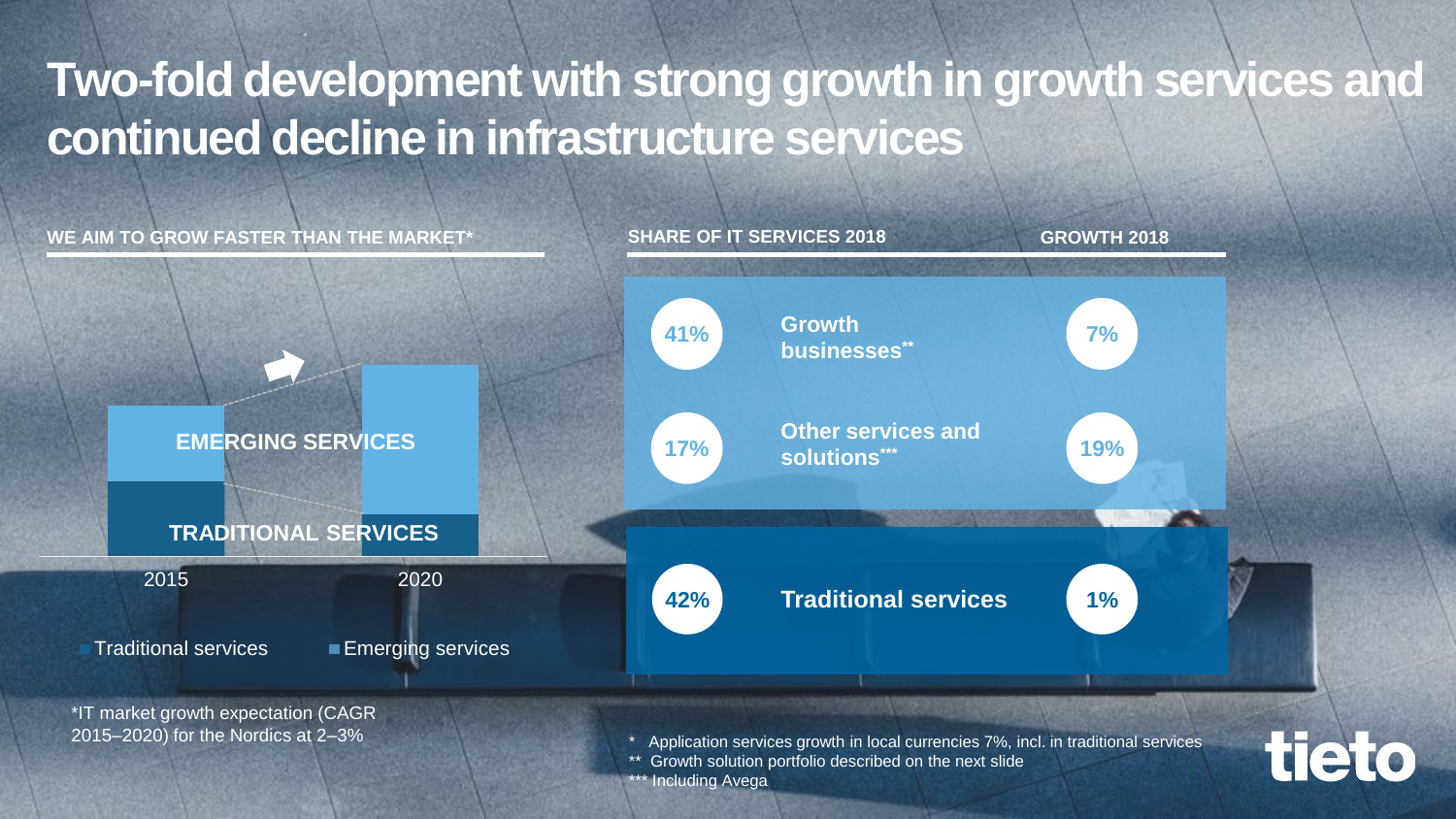### **Investments supporting continuous renewal and growth Up by 7% in local currencies in 2018**

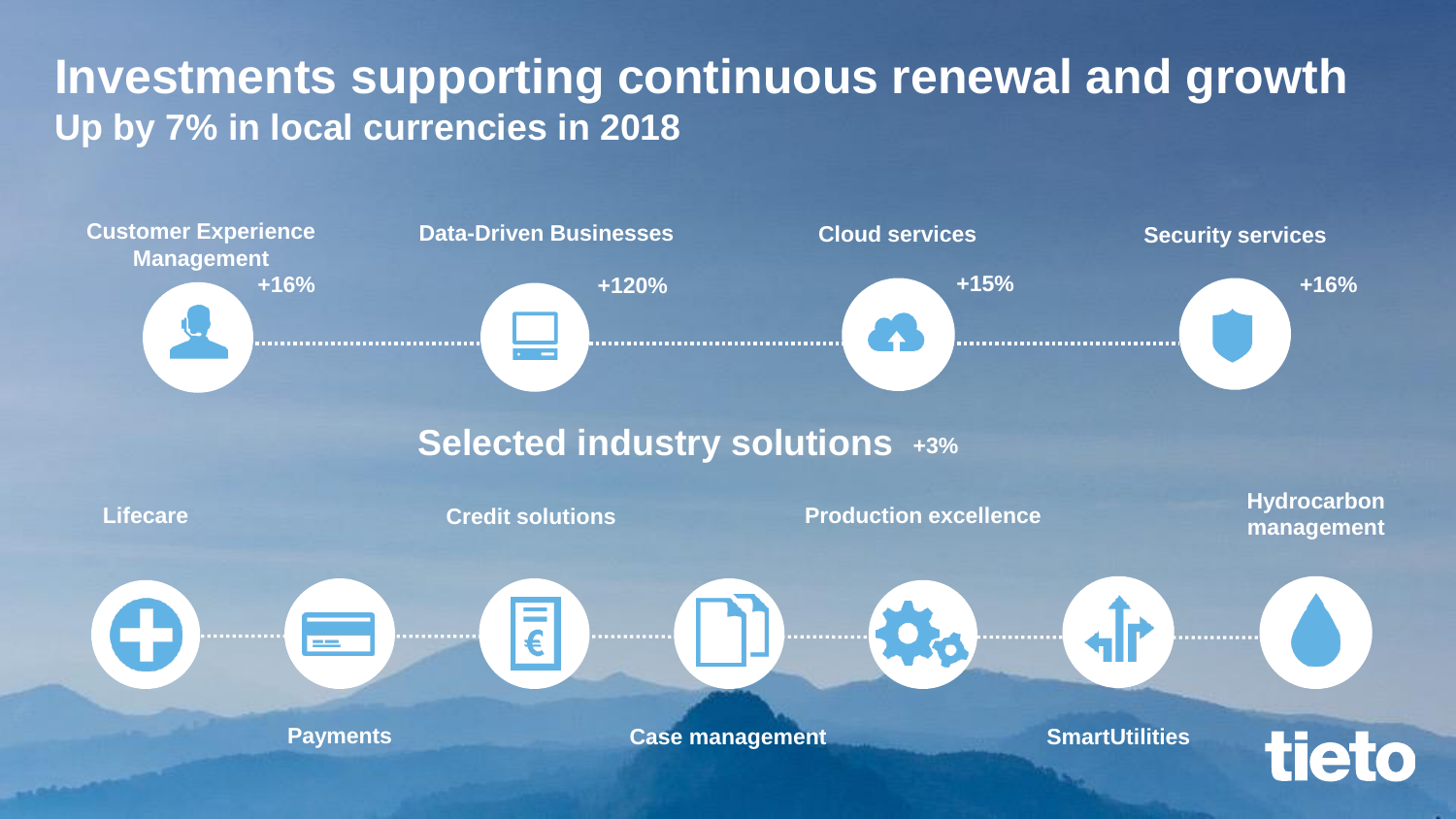# **Quarterly development**









ha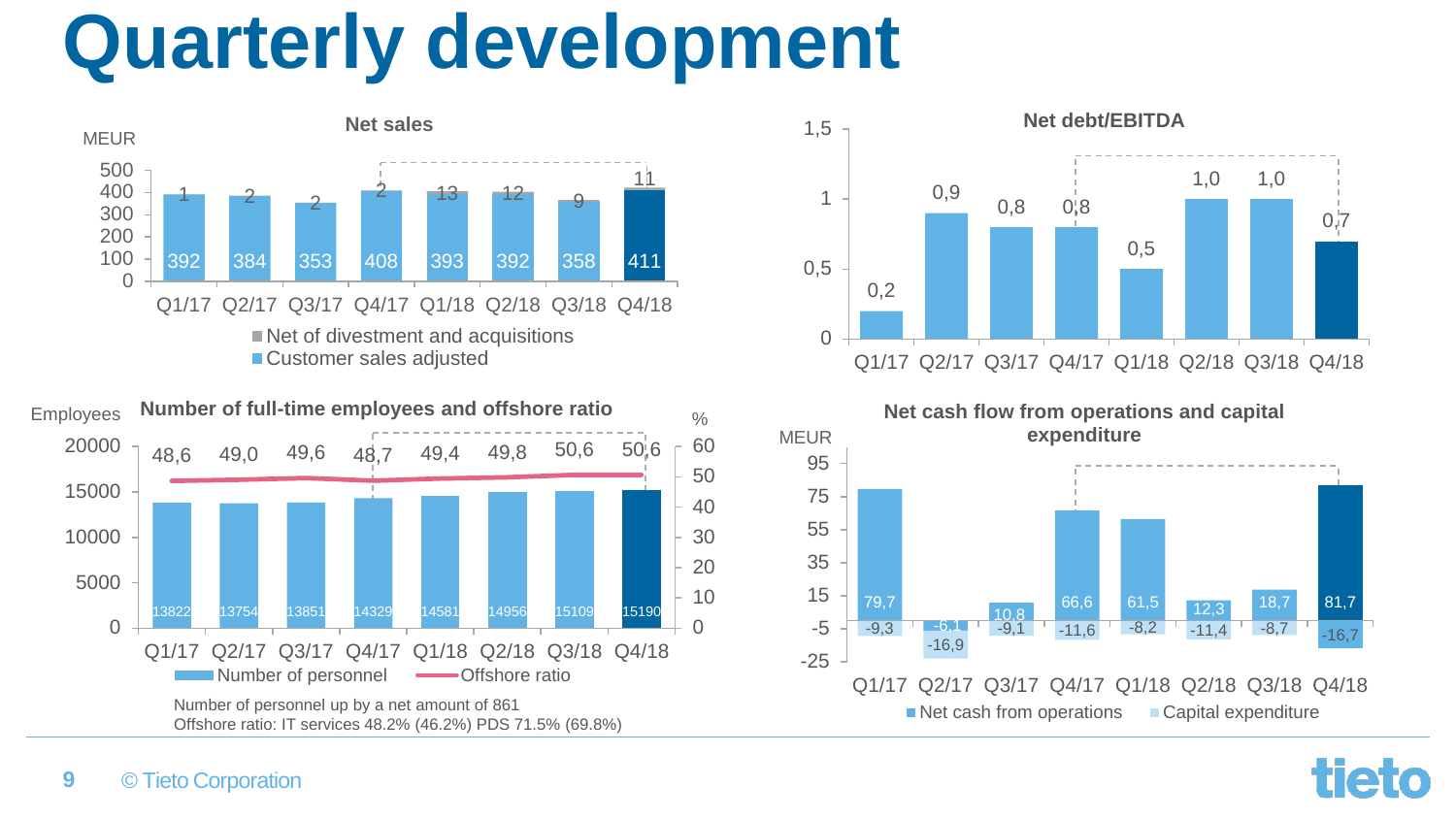### **Growth in local currencies by Service Line and Industry Group**



*\*) Organic growth in local currencies (not shown for businesses where acquisition impact is not significant)*

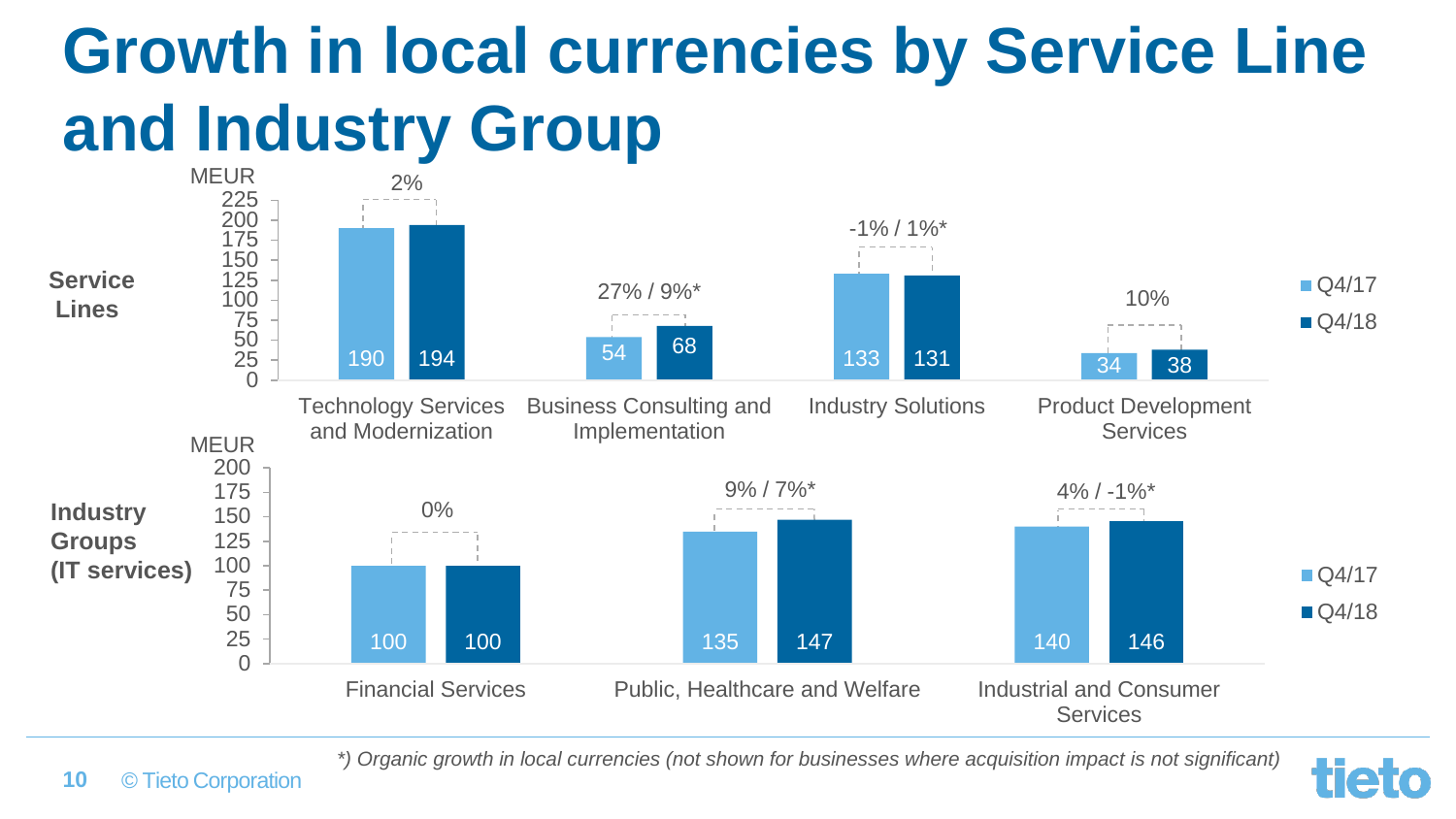### **Service Lines**



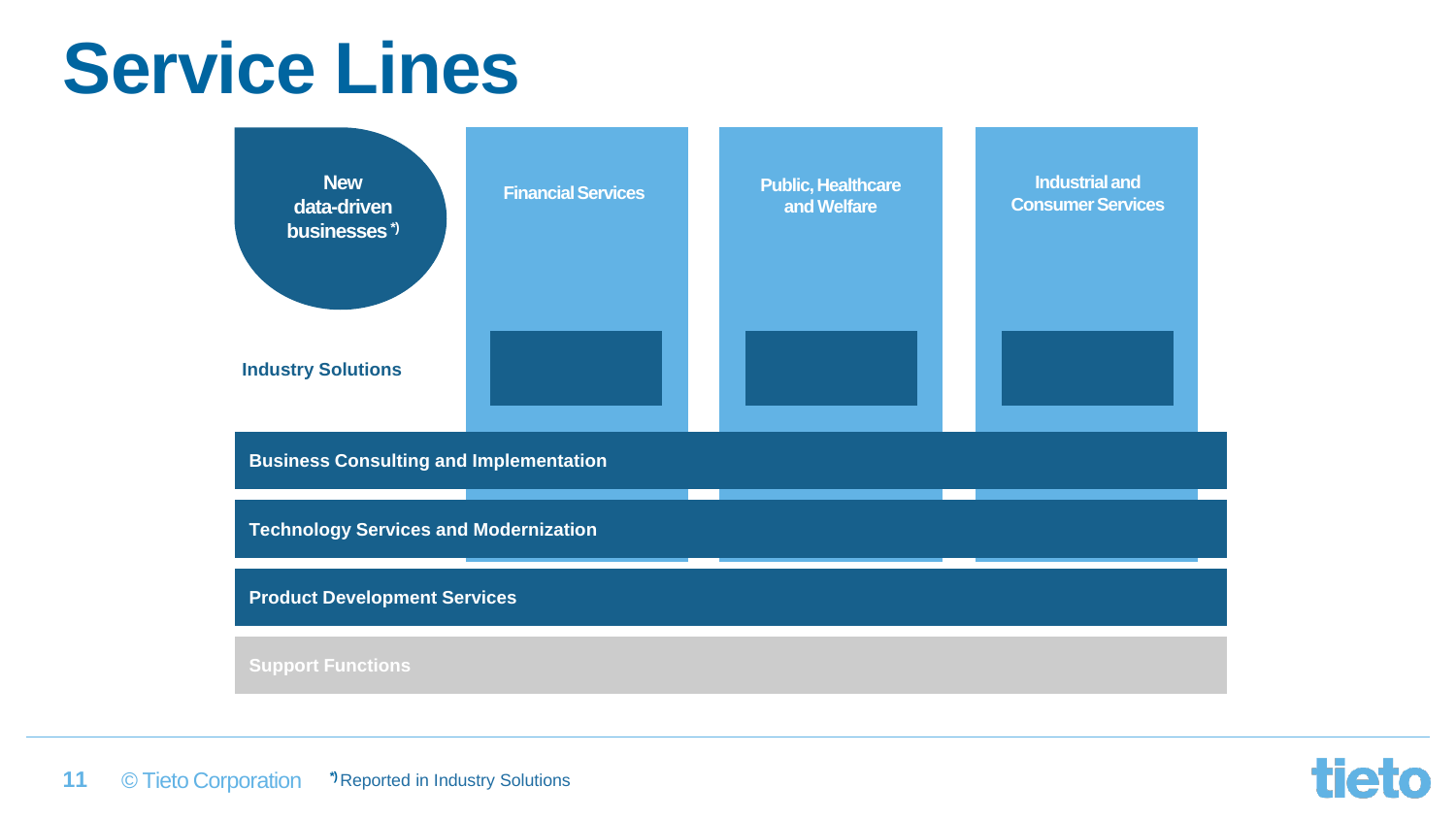### **Technology Services and Modernization**

#### **Customer sales in Q4**

EUR 190 (190) million, growth at  $Q4$  2017 level, or +2% in local currencies

#### **EBIT**

› Adjusted1) EBIT EUR 24.8 (24.3) million, 13.0% (12.8)

#### **Q4 highlights**

- Growth (in local currencies) driven by infrastructure cloud and application services – up by 15% and 7% in full year, respectively
- › Decline in traditional infrastructure services continued, down by 3% in full year
- › Operating margin somewhat improved, mainly owing to good Application Services development
- › Q1 adjusted operating margin is anticipated to be below Q1/2018 level, which was supported by the efficiency programme





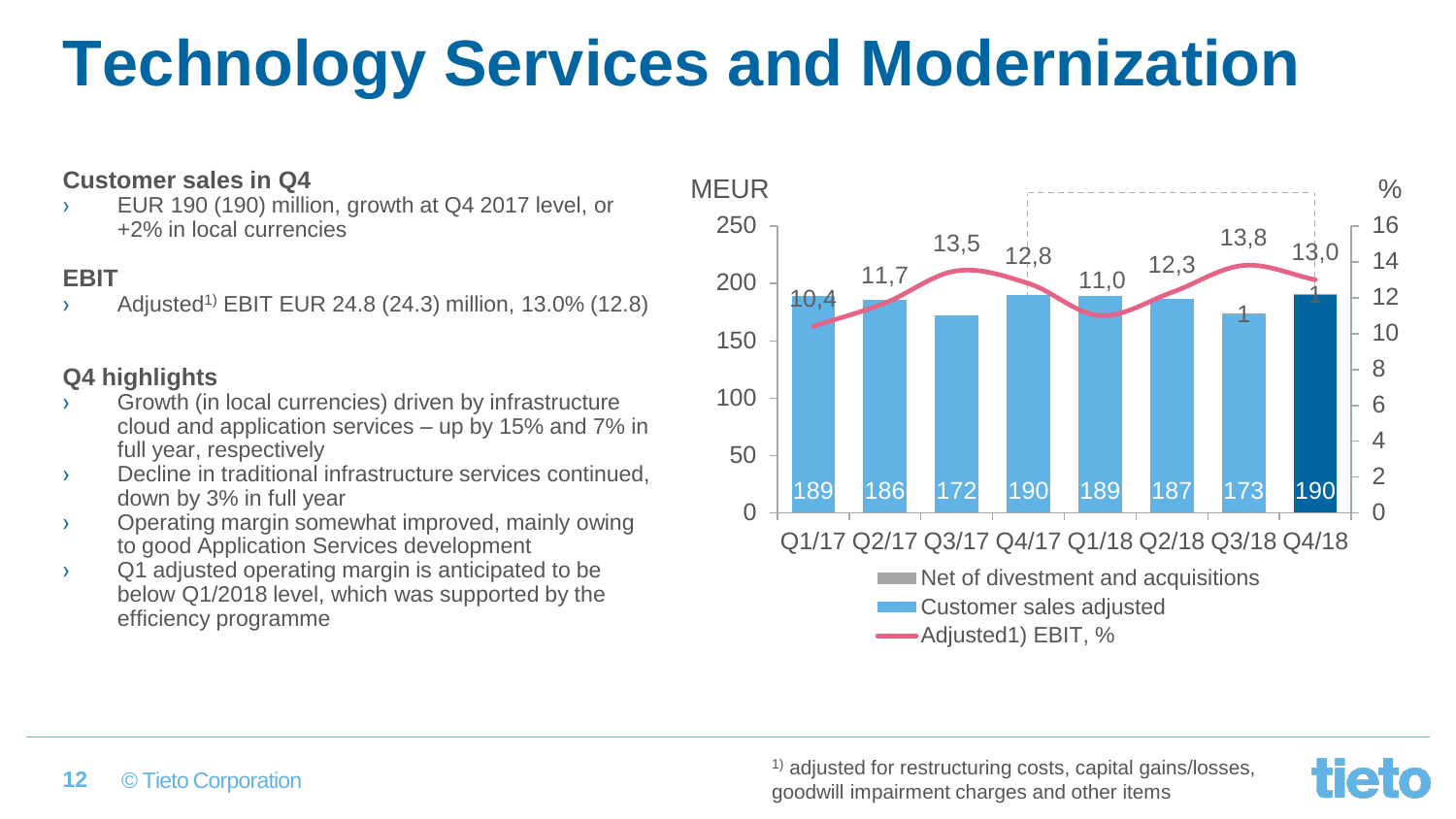### **Business Consulting and Implementation**

#### **Customer sales Q4**

- › EUR 67 (54) million, +24%, or +27% in local currencies
- Organic growth in local currencies +9%

#### **EBIT**

Adjusted<sup>1)</sup> EBIT EUR 5.5 (4.3) million, 8.2% (8.1)

#### **Q4 highlights**

- › Growth supported by the acquisition of Avega and Meridium
- › Organic growth driven by CEM
- › Adjusted operating profit improved, mainly due to good volume development and the acquisitions
- › Q1 adjusted operating margin is anticipated to be at or above Q1/2018 level



<sup>1)</sup> adiusted for restructuring costs, capital gains/losses, goodwill impairment charges and other items

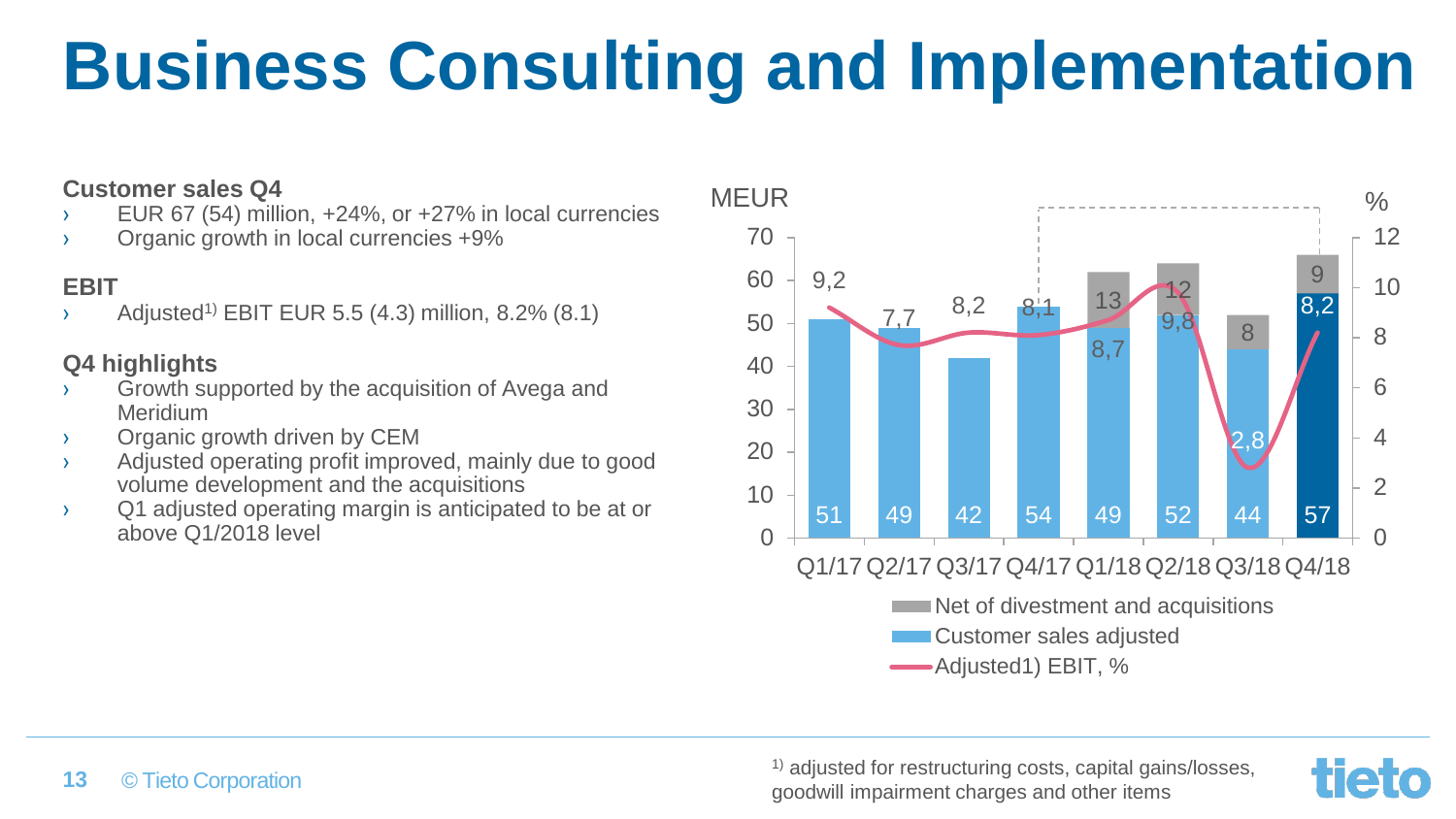### **Industry Solutions**

#### **Customer sales Q4**

- EUR 129 (133) million, -3%, or -1% in local currencies
- Organic growth in local currencies 1%

#### **EBIT**

Adjusted<sup>1)</sup> EBIT EUR 20.4 (20.8) million, 15.8% (15.7)

#### **Q4 highlights**

- › Strong growth in Hydrocarbon Management and Payments solutions
- › Architectural renewal continued to affect SmartUtilities
- › Lifecare growth somewhat affected by the reform in the Finnish healthcare segment and the solution renewal
- › Technology renewal continues in selected solutions
	- › Offering development costs up by EUR 3 million as planned
	- › EUR 1.9 million related to platform development capitalized
- › Q1 adjusted operating margin expected to be close to Q1/2018 level





#### © Tieto Corporation **14**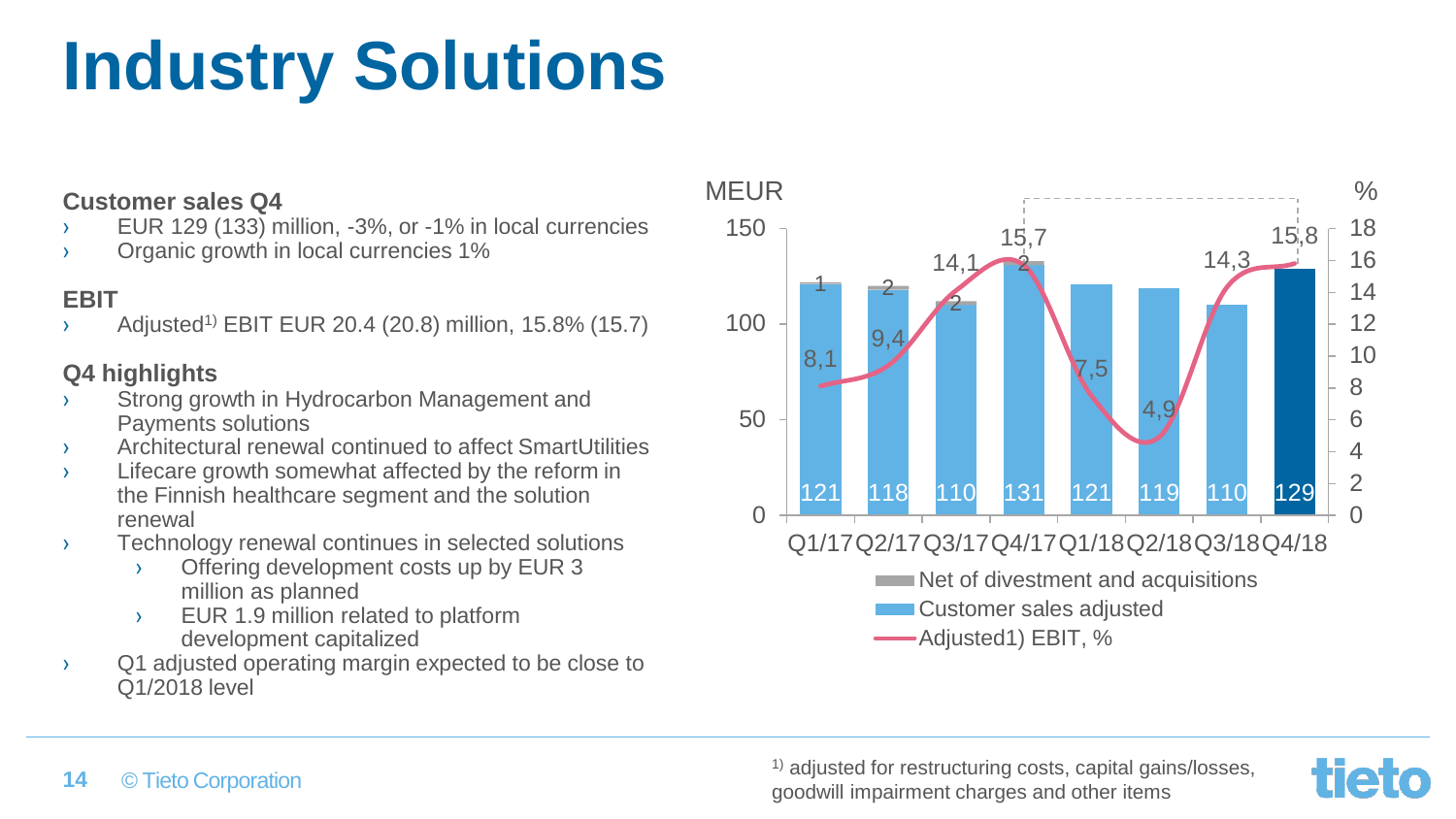### **Product Development Services**

#### **Customer sales Q4**

› EUR 36 (34) million, +6%, or +10% in local currencies

#### **EBIT**

 $\angle$  Adjusted<sup>1)</sup> EBIT EUR 3.7 (3.5) million, 10.1% (10.1)

#### **Q4 highlights**

- › Strong volume development with the largest key customers and good development in automotive
- › EBIT margin remained at a healthy level while improvement somewhat curbed by negative currency effects
- › Q1 adjusted operating margin is anticipated to be below Q1/2018 level



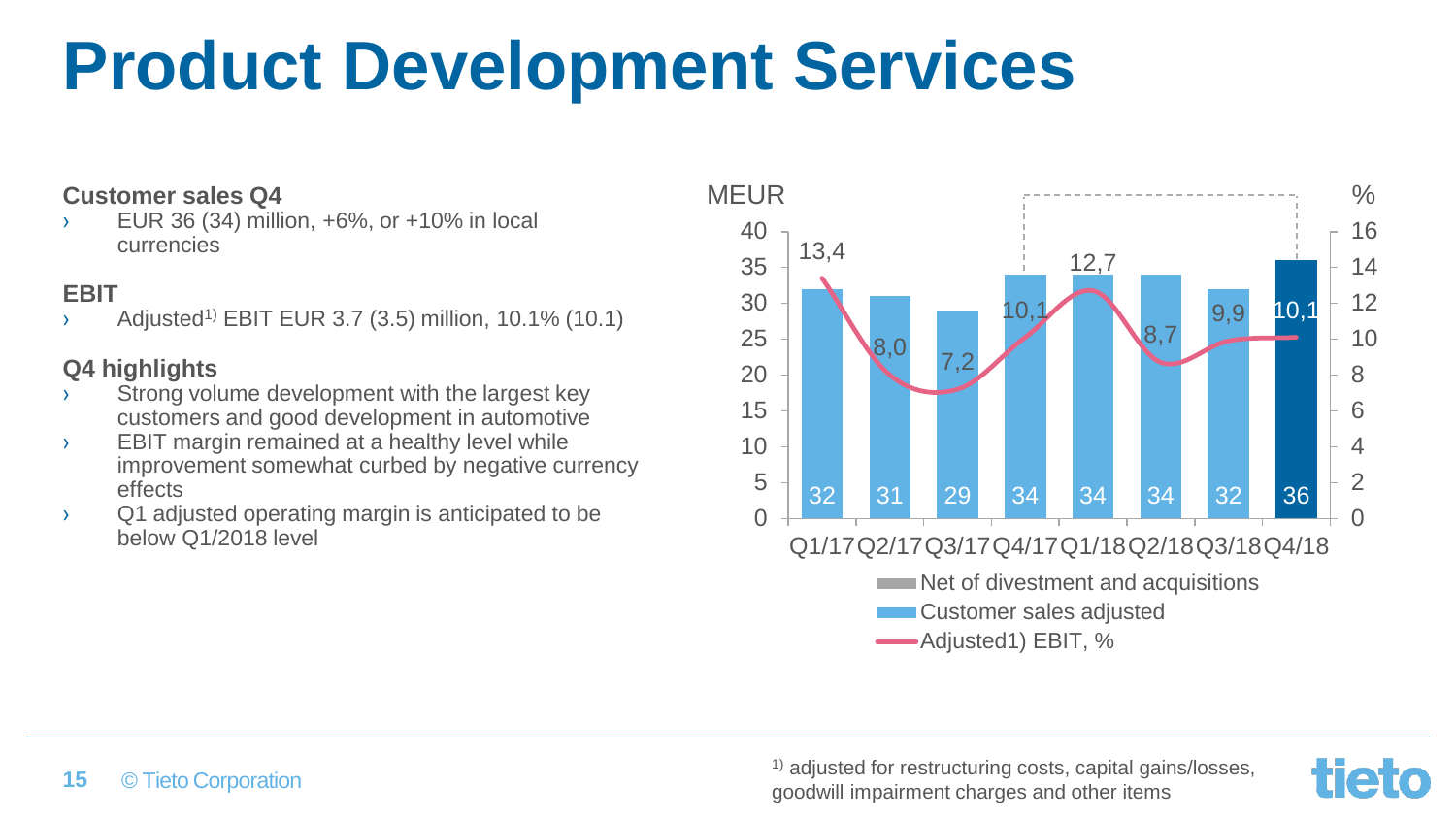## **Industry Groups**



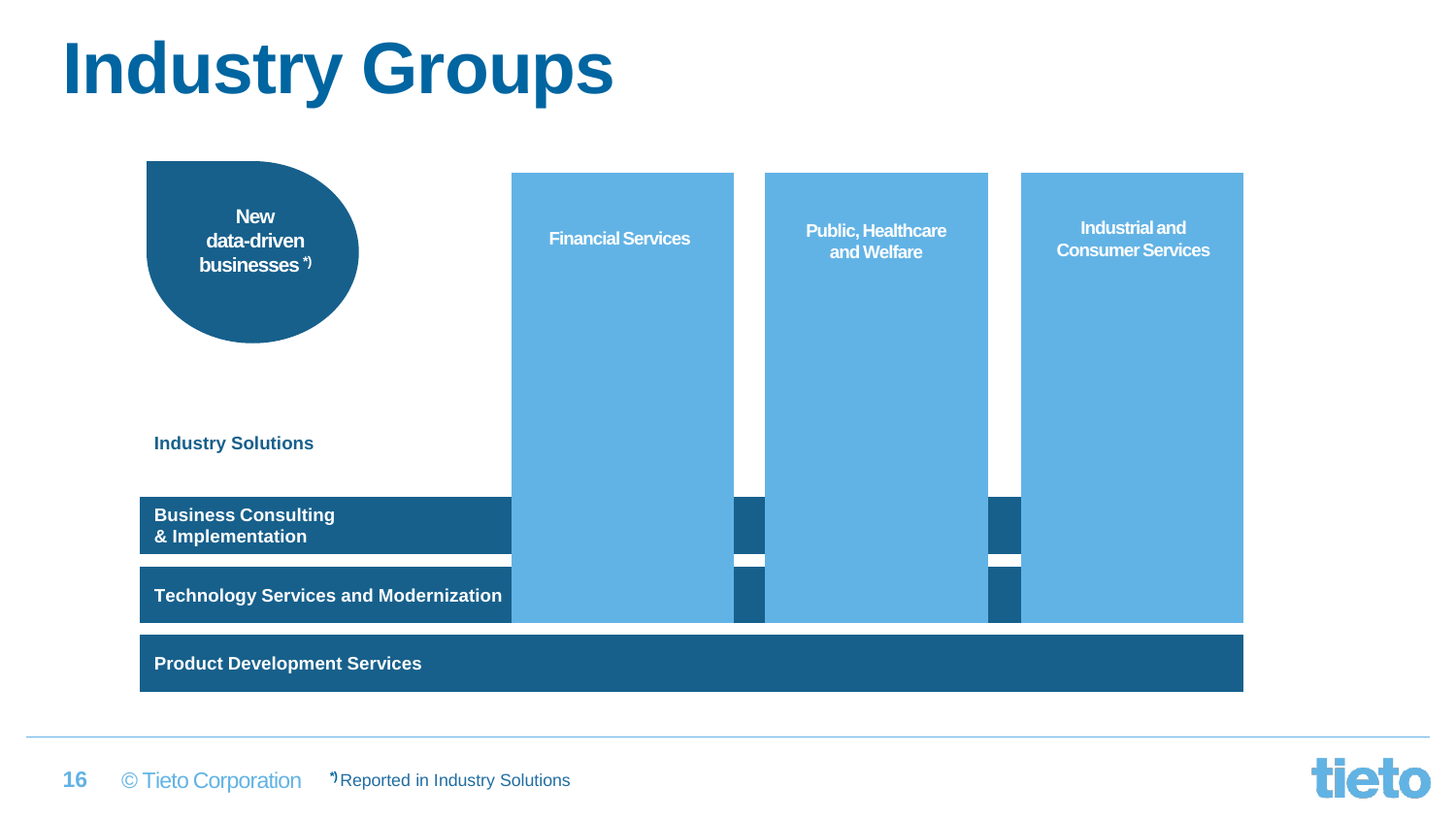## **Financial Services**

#### **Customer sales Q4**

› EUR 98 (100) million, -2%, growth in local currencies at Q4 2017 level

#### **Sales split by service line**

|            | Q4/2018 | Q4/2017 |
|------------|---------|---------|
| <b>TSM</b> | 54%     | 55%     |
| <b>BCI</b> | 10%     | 10%     |
| IS         | 36%     | 35%     |

#### **Q4 highlights**

- › Sales affected by large customers' transformation programmes and price erosion
- › Positive development in Industry Solutions with strong growth in the Payments area
- › New agreements include If Insurance and EnterCard



■ Customer sales adjusted

Net of divestment and acquisitions

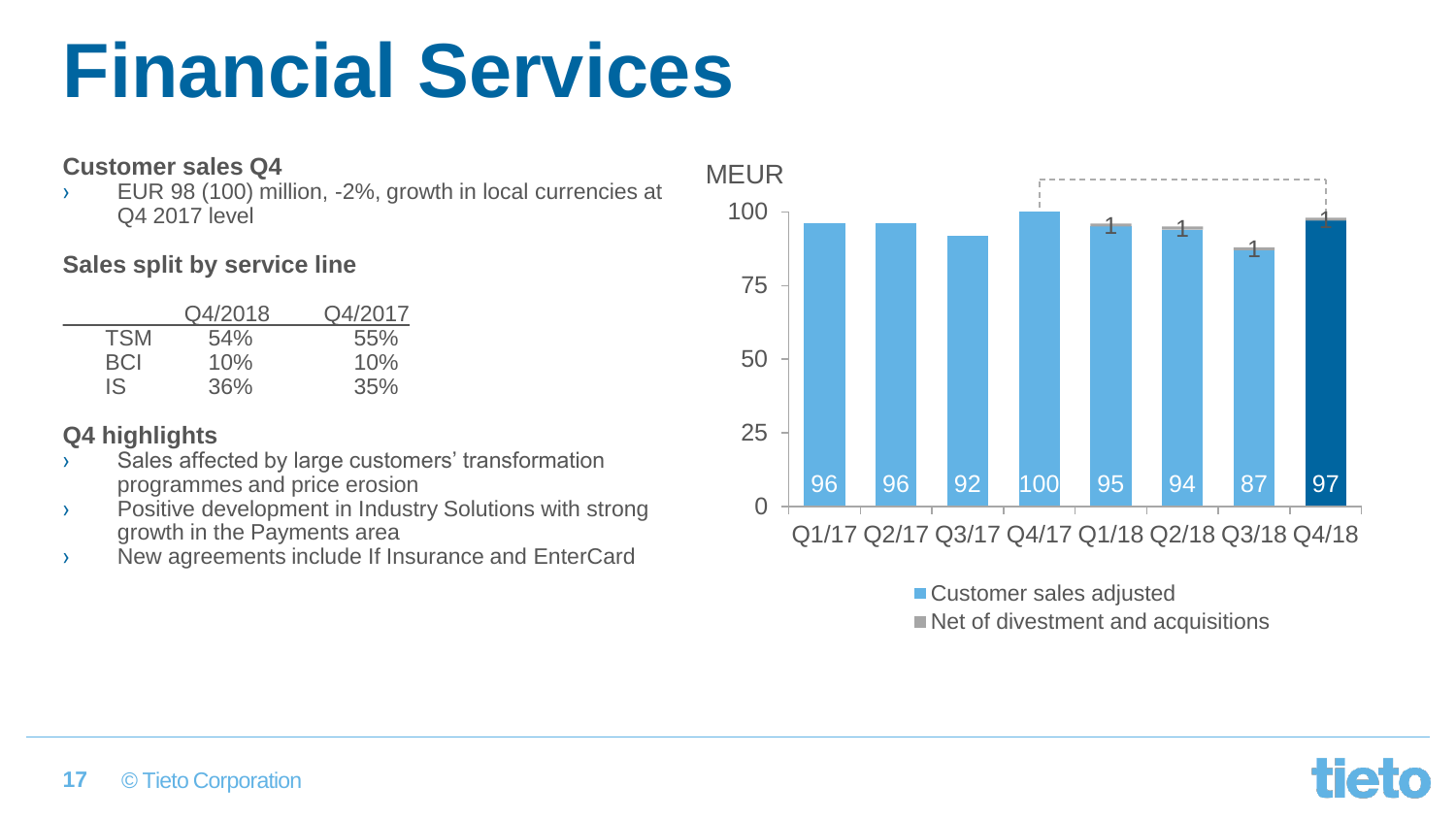# **Public, Healthcare and Welfare**

#### **Customer sales Q4**

EUR 144 (135) million,  $+6\%$ , or  $+9\%$  in local currencies

#### **Sales split by service line**

|            | Q4/2018 | Q4/2017 |
|------------|---------|---------|
| <b>TSM</b> | 44%     | 44%     |
| BCI        | 13%     | 10%     |
| IS         | 43%     | 46%     |

#### **Q4 highlights**

- Healthy development across the markets and businesses
- › Lifecare growth somewhat affected by the ongoing reform in the Finnish healthcare segment
- › Active market with several digitalization initiatives and transition projects ongoing
- › New agreements include Region Skåne



■ Customer sales adjusted

Net of divestment and acquisitions

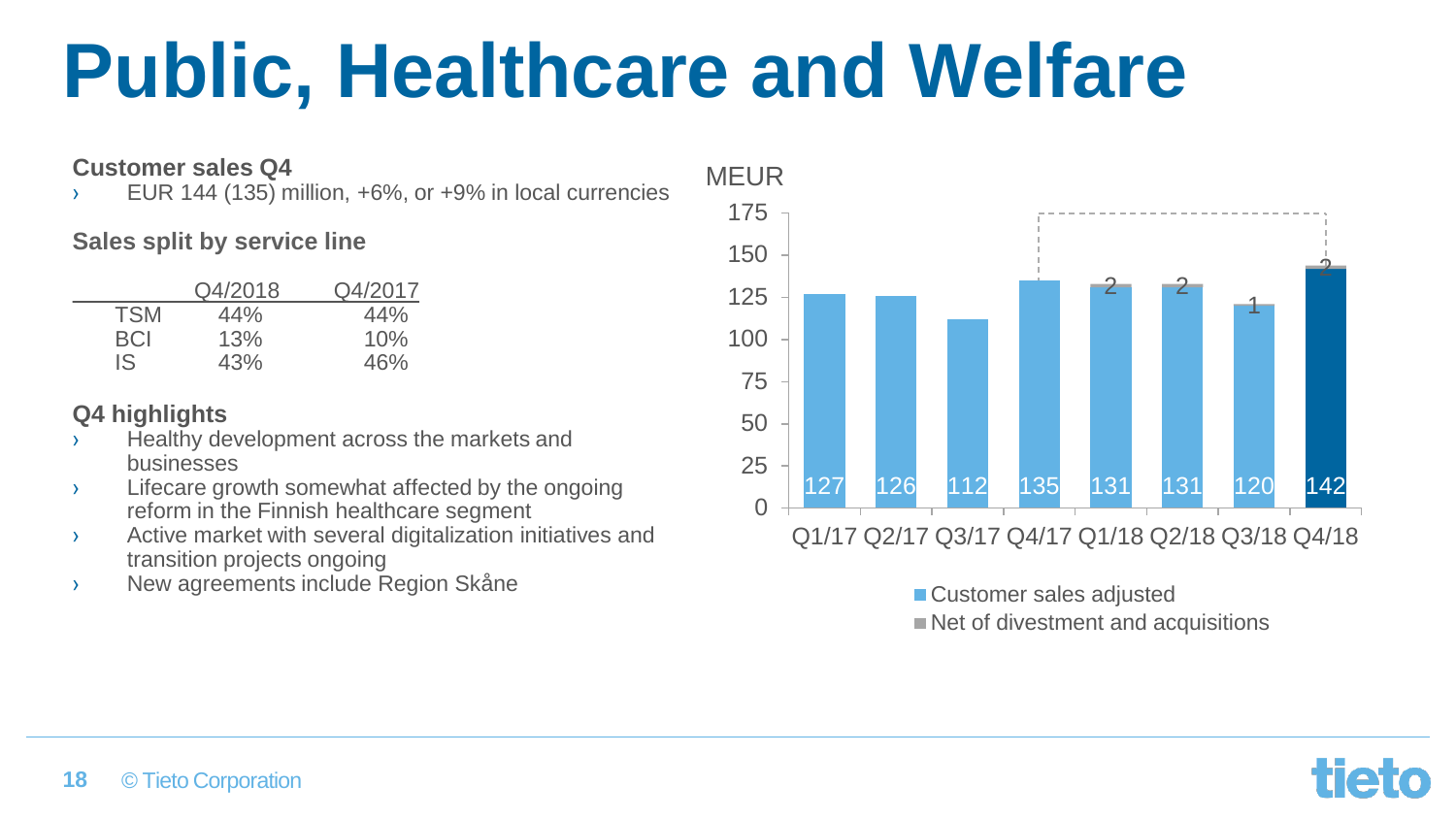# **Industrial and Consumer Services**

#### **Customer sales Q4**

- $\angle$  EUR 144 (140) million,  $+3\%$ , or  $+4\%$  in local currencies
- › Organic growth in local currencies -1%

#### **Sales split by service line**

|            | Q4/2018    | Q4/2017 |
|------------|------------|---------|
| <b>TSM</b> | 52%        | 54%     |
| BCI        | <b>26%</b> | 21%     |
| IS.        | 22%        | 25%     |

#### **Q4 highlights**

- › Growth supported by the acquisition of Avega
- › Healthy growth especially in Hydrocarbon Management whereas sales development in SmartUtilities negative due to the ongoing large-scale renewal
- › New agreements include SSAB and Volvo Car Dealers



■ Customer sales adjusted

Net of divestment and acquisitions

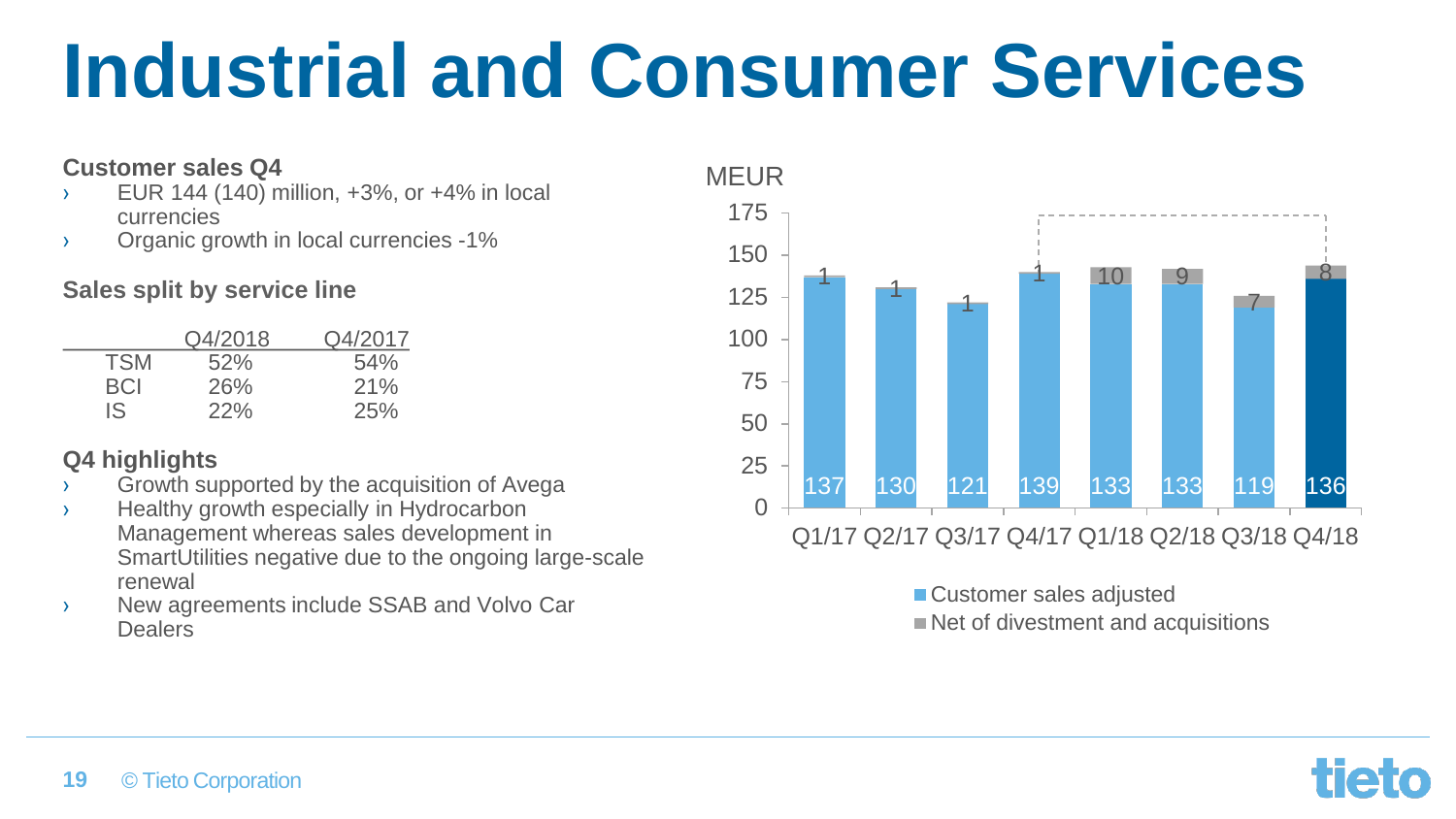### **Performance drivers in 2019**

- **Growth** above the market
- **Offering development** costs around 5% of Group sales
- **Efficiency and productivity improvement** measures, incl. automation, optimized subcontracting, offshoring, management of competence pyramid
- **Salary inflation** over EUR 30 million
- New strategy to enhance competitiveness launched
	- **Operational simplification** anticipated to affect around 700 roles globally
	- › Annualized **gross savings** of EUR 30–35 million, partially affecting performance in 2019

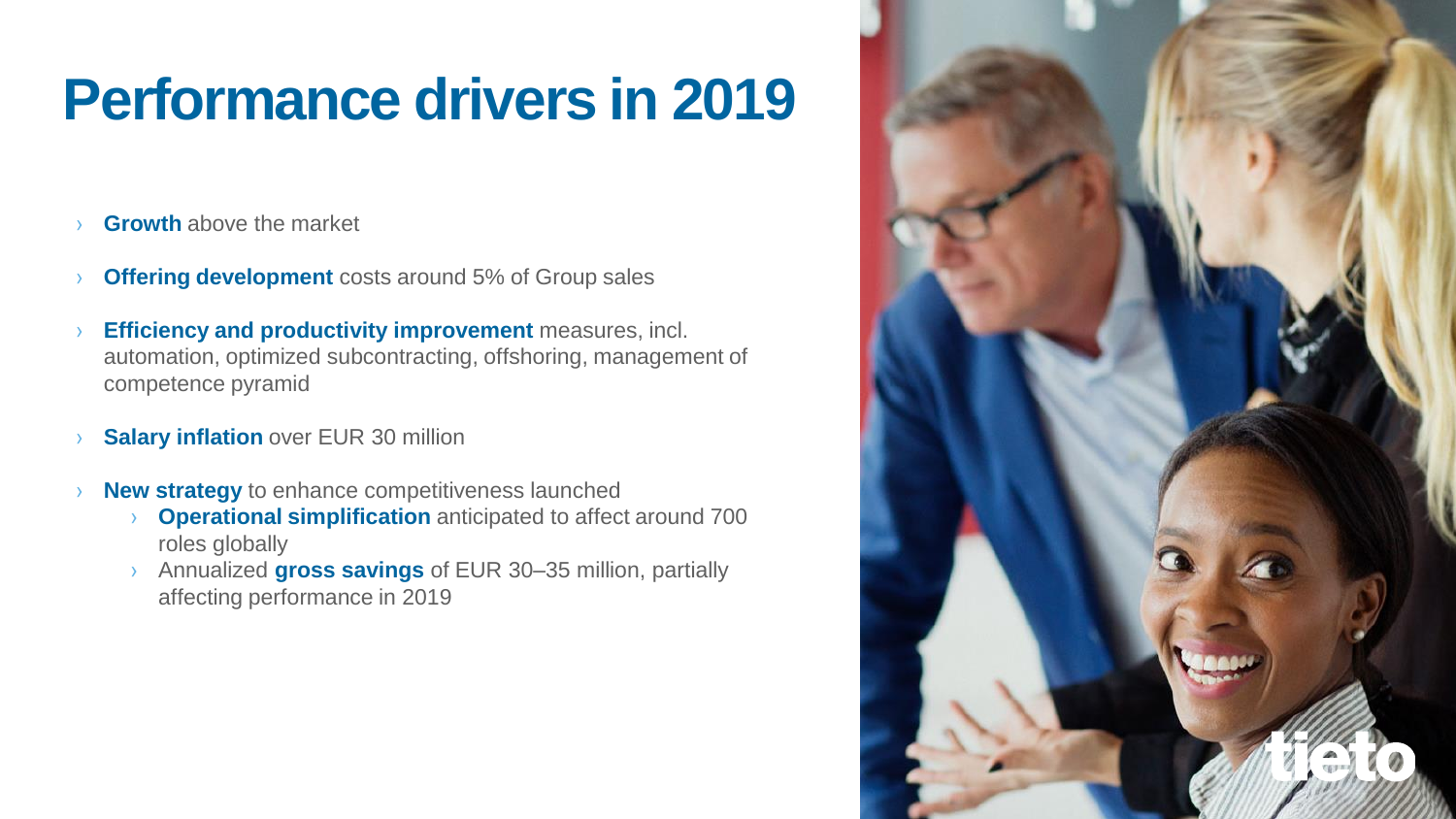### **Guidance for 2019**

 $\sum$  Tieto expects its full-year adjusted<sup>1)</sup> operating profit (EBIT) to increase from the previous year's level (EUR 168.0 million2) in 2018)

1) adjusted for amortization of acquisition-related intangible assets, restructuring costs, capital gains/losses, goodwill impairment charges and other items affecting comparability

2) not restated for IFRS 16

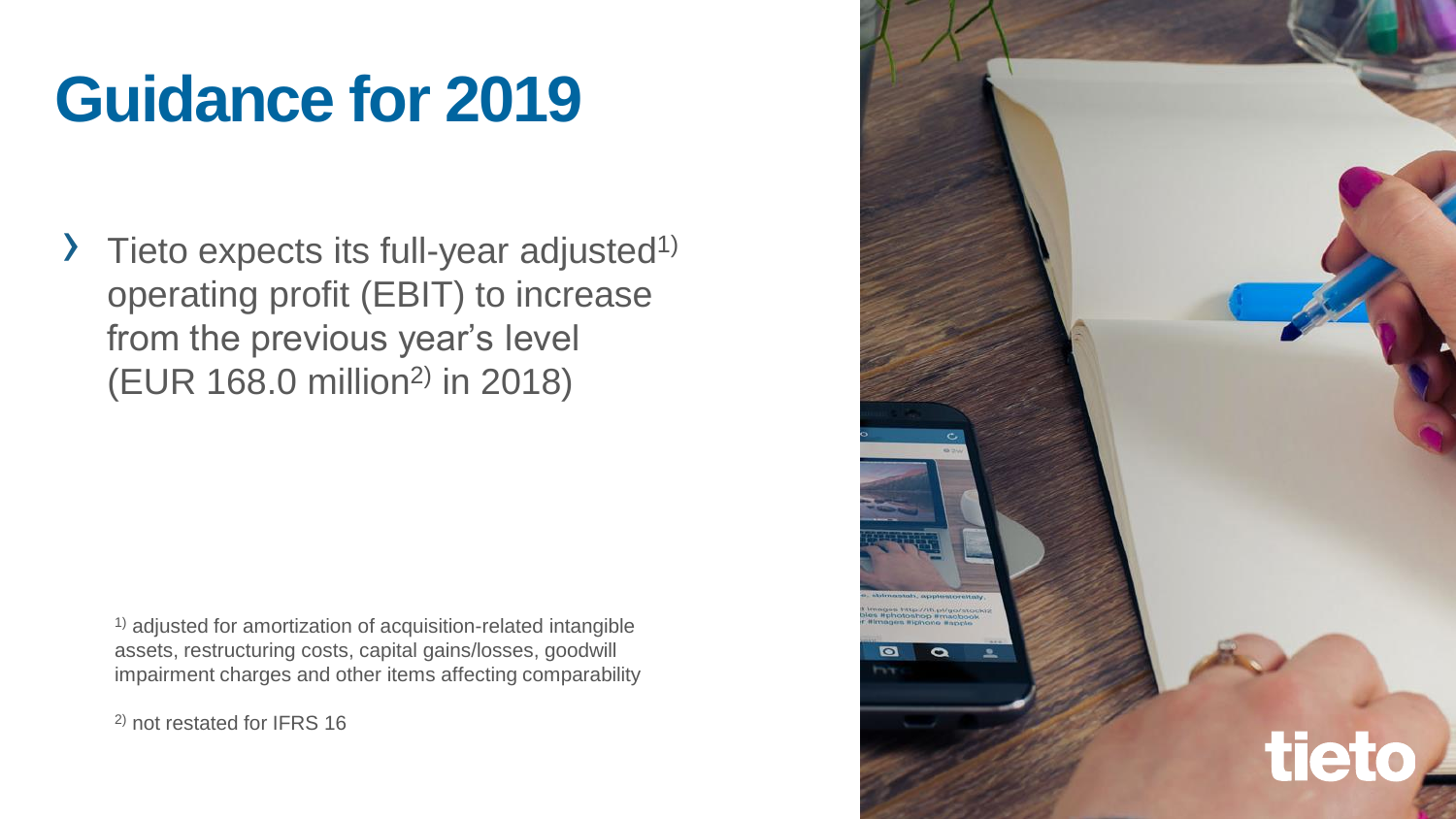### **Q4 2018 in brief**

### **Solid performance in the fourth quarter with strong growth and cash flow**

- › Growth in local currencies 5% in the fourth quarter, 7% for the full year
- › Fourth-quarter operating margin 11%, long-term target of 10% reached for the full year
- › Dividend of EUR 1.45 proposed
- New strategy launched and financial objectives upgraded